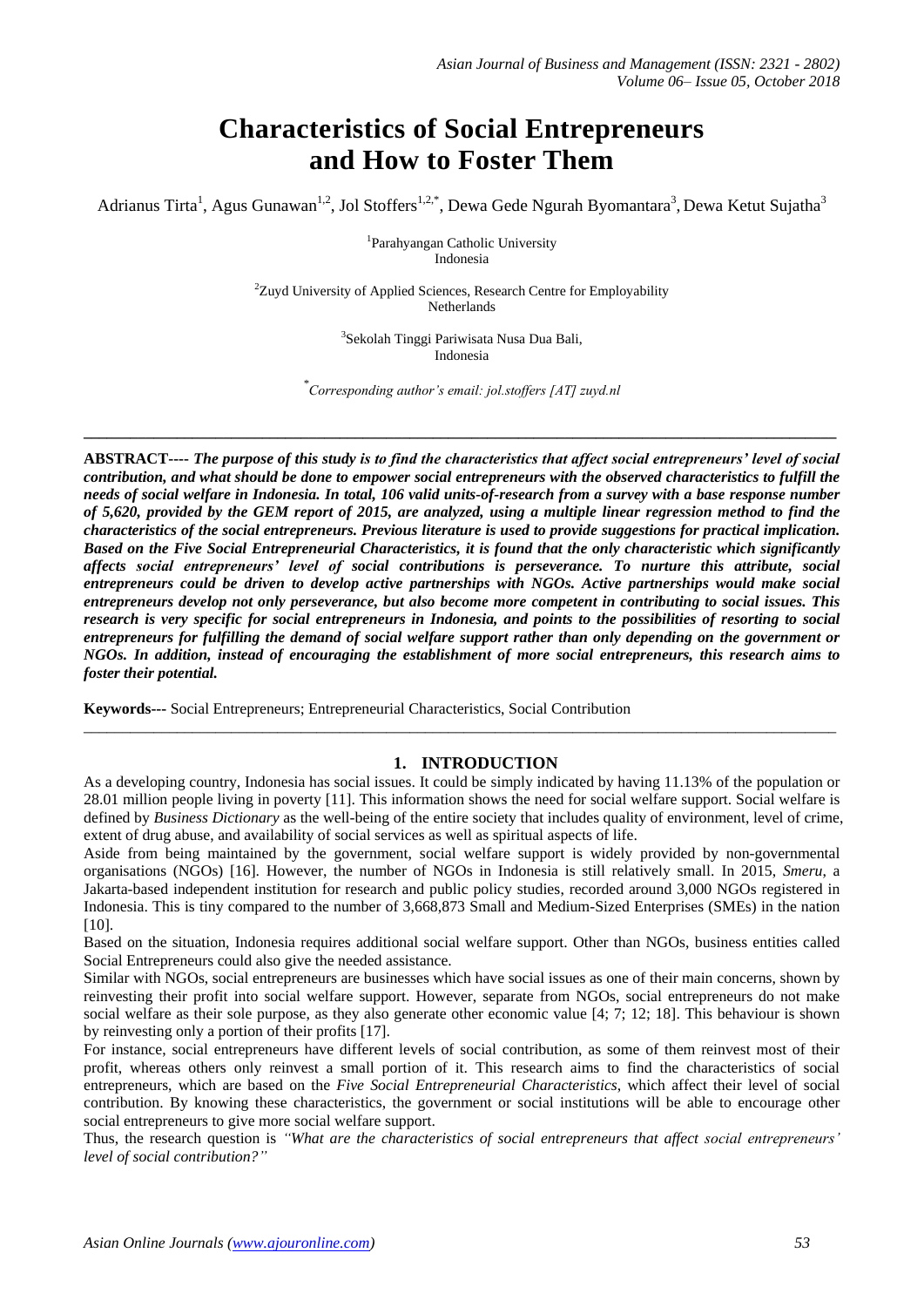# **2. RESEARCH METHOD**

The sample of the research derived from respondents of the 2015 Indonesian GEM (Global Entrepreneurship Monitor) Report. All respondents from the report are entrepreneurs who actively conduct their business in Indonesia. Thus, this research filters the data to retrieve valid units-of-research, which are the social entrepreneurs that are still actively doing business. The filtering process of 5,620 total respondents from the GEM Report resulted in 176 social entrepreneurs. These data were then filtered again to ensure the validity, and finally resulted in 106 valid units-of-research.

For the method, this research uses multiple linear regression to produce the findings. Classical assumption tests that have been deployed include heteroscedasticity, multicollinearity, autocorrelation, normality, and the linearity test.

Finally, this research also uses previous literature to provide recommendations for further insights.

## *Research Model*

In their qualitative study, Ghalwash et al. [8] define social entrepreneurs as active agents who find solutions for social problems and are motivated by altruism rather than profit. It can be said that they reinvest their profit to solve social problems. The qualitative study also finds that a social entrepreneur has certain characteristics, called the *Five Social Entrepreneurship Characteristics.*

This study would like to quantitatively test the relation between the observed characteristics and the social-reinvestment nature of a social entrepreneur. Specifically, it will test whether all five characteristics affect social entrepreneurs' level of social contribution or not.

For identifying the level of social contribution, respondents were asked whether they agree to this statement on a scale of 1 to 5: *"Profits will be reinvested to serve social or environmental purposes of my organisation"*. Their response to the statement became the dependent variable of the model.

With the independent variable, this current study defines five dimensions, which are based on the characteristics from the *Five Social Entrepreneurial Characteristics*. Ghalwash et al. [8] generates these attributes by inductively analyzing qualitative data of senior executives and industry experts. The characteristics include having an entrepreneurial mindset coded as *entrepreneurial mindset,* compassionate and humane attributes noted as *compassion and humanitarian aspects,* innovative ideas depicted as *innovation,* open to taking risks quantified as *risk taking* as well as perseverant coded as *perseverance.* 

An *entrepreneurial mindset* is represented by *whether the social entrepreneur operates in the market by producing goods and services,* as having an entrepreneurial mindset means that the social entrepreneur creates solutions or products to address social problems or grasping social opportunities [8]. The entrepreneurial mindset helps social entrepreneurs identify new ideas and use these ideas to serve social purposes [5].

*Compassion and humanitarian aspects* are defined by *whether the social entrepreneur is focused more on generating social value rather than generating financial profit for the organisation,* as compassion and humanitarian aspects drive social entrepreneurs towards social contribution rather than simple profit [8]. The entrepreneurs' humanitarian features, which are emotions and empathy, play a significant role in the social entrepreneurial process [1].

*Innovation* is expressed by w*hether the social entrepreneur has innovative product(s),* as social entrepreneurs create new kinds of products to address social issues [8].

*Risk taking* is characterised by *whether the social entrepreneur focuses on social value or on environmental value,* as there are greater and more varied risks in the social sector [8].

*Perseverance* is represented by *whether the social entrepreneur continuously puts a substantial effort in measuring its impact*, as perseverance is indicated by whether the social entrepreneur persists despite the difficulties they face [8]. Because social issues do not easily nor instantly vanish [3], continuously putting substantial effort into keeping track of the progress means that social entrepreneurs do not take social contribution as a one-time thing, showing that they are serious in solving the issues they focus on.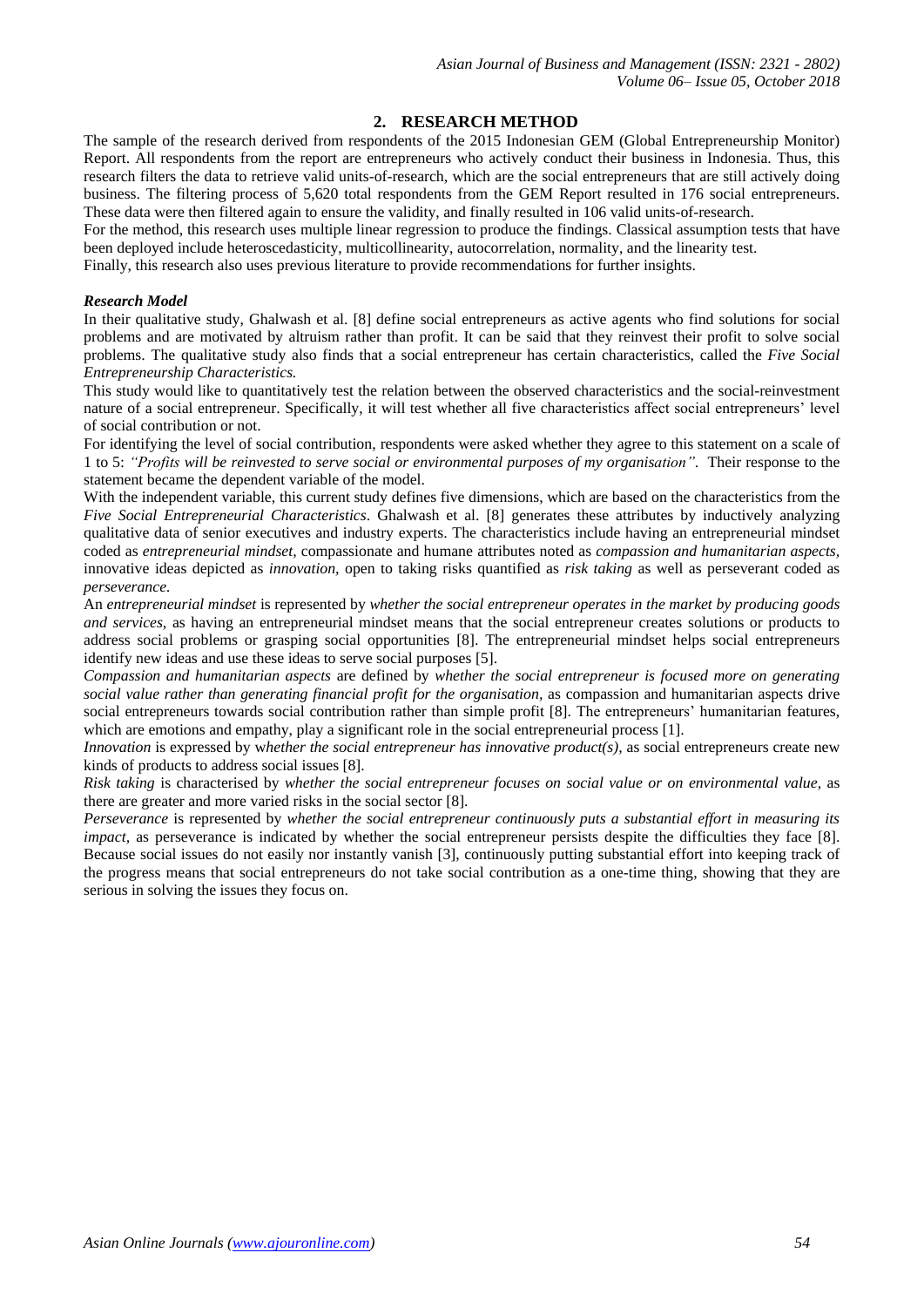## **3. RESULTS**

Following the research model, the multiple regression results are depicted below.

| Coefficients <sup>a</sup>                                                                                                                                                                                                                                    |                |       |              |         |      |
|--------------------------------------------------------------------------------------------------------------------------------------------------------------------------------------------------------------------------------------------------------------|----------------|-------|--------------|---------|------|
| Model                                                                                                                                                                                                                                                        | Unstandardised |       | Standardised | t       | Sig. |
|                                                                                                                                                                                                                                                              | coefficients   |       | coefficients |         |      |
|                                                                                                                                                                                                                                                              | B              | Std.  | Beta         |         |      |
|                                                                                                                                                                                                                                                              |                | Error |              |         |      |
| (Constant)                                                                                                                                                                                                                                                   | 1.196          | .438  |              | 2.733   | .007 |
| Compassion and humanitarian aspects:<br>For<br>my                                                                                                                                                                                                            | .095           | .102  | .094         | .938    | .351 |
| organisation, generating value to society and<br>the                                                                                                                                                                                                         |                |       |              |         |      |
| environment is more important than generating financial                                                                                                                                                                                                      |                |       |              |         |      |
| value for the company                                                                                                                                                                                                                                        |                |       |              |         |      |
| Risk taking: My organisation puts more emphasis on                                                                                                                                                                                                           | $-.002$        | .091  | $-.002$      | $-.020$ | .984 |
| social value than on environmental value                                                                                                                                                                                                                     |                |       |              |         |      |
| <b>Entrepreneurial mindset:</b> My organisation operates in                                                                                                                                                                                                  | .108           | .084  | .138         | 1.287   | .201 |
| the market by producing goods and services                                                                                                                                                                                                                   |                |       |              |         |      |
| <i>Innovation:</i> My organisation offers products or services                                                                                                                                                                                               | .099           | .085  | .118         | 1.153   | .252 |
| that are new to the market                                                                                                                                                                                                                                   |                |       |              |         |      |
| Perseverance: My organisation puts substantial effort in                                                                                                                                                                                                     | .406           | .103  | .383         | 3.933   | .000 |
| $\mathcal{L} = \{ \mathcal{L} \mid \mathcal{L} \in \mathcal{L} \}$ . The contract of the contract of the contract of the contract of the contract of the contract of the contract of the contract of the contract of the contract of the contract of the con |                |       |              |         |      |

measuring its social or environmental impact

a. Dependent Variable: *Profits will be reinvested to serve the social or environmental purpose of my organisation.*

Despite the five characteristics defined in the model, the only characteristic that significantly affects the level of social contribution is *Perseverance*. The relationship between Perseverance and a social entrepreneurs' level of social contribution shows a positive correlation.

## **4. DISCUSSION**

#### *Exploratory Reasons*

Social issues are usually complex and lengthy, making them neither easily nor instantly vanish [3]. Thus, to contribute meaningfully, social entrepreneurs needs strong competencies and also perseverance. Not having a sufficient level of perseverance, social entrepreneurs could get hindered in acquiring competencies needed, thus making them unable to manage social issues effectively. Failing to manage these issues would make them feel as if they are not contributing meaningfully. As companies need to feel that they have aided the society through their social support [2], failure could discourage them in continuing to provide more support. Thus, perseverance is likely to support social entrepreneurs' successes in managing social issues, leading them to give more social welfare support.

On the other side, there are thoughts as to why the other four characteristics are found not to affect the level of social contribution. In general, the other four characteristics are viewed as the attributes that an entrepreneur needs to start a social venture, but it is only *Perseverance* that keeps social entrepreneurs continuing this contribution [8]. Perseverance is believed to give social entrepreneurs the needed endurance to keep providing social contributions while remaining positive [13]. Phills et al. [14] also supports this argument by suggesting that perseverance is a common trait of effective social entrepreneurs. Thus, the reason why the other four characteristics do not affect the level of social contribution is that they are only affecting entrepreneurs at the beginning of the social venture, and not in keeping the social venture active.

#### *Fostering the Characteristics*

With *Perseverance* already noted as the affecting characteristic, this research would like to elaborate on how to foster it. Some researchers [2; 9] have found a way that is believed to be able to foster this attribute, that is, by engaging in an active partnership with NGOs. Their research suggests that being engaged in an active partnership with NGOs will encourage organisations to have not only perseverance, but also necessary competencies in dealing with social issues, which are *social competencies*, *social measurement competencies* and *business competencies*. Below are analyses on how the partnership fosters perseverance and the aforementioned competencies.

#### *Fostering Perseverance and Social Competencies*

Social issues are generally multifaceted, with many social entrepreneurs failing to perfectly deal with these issues and eventually changing into a more financially focused outlook [2]. Thus, social entrepreneurs need to make sure that they can manage the issues effectively despite the gap between the acquired and the needed competencies.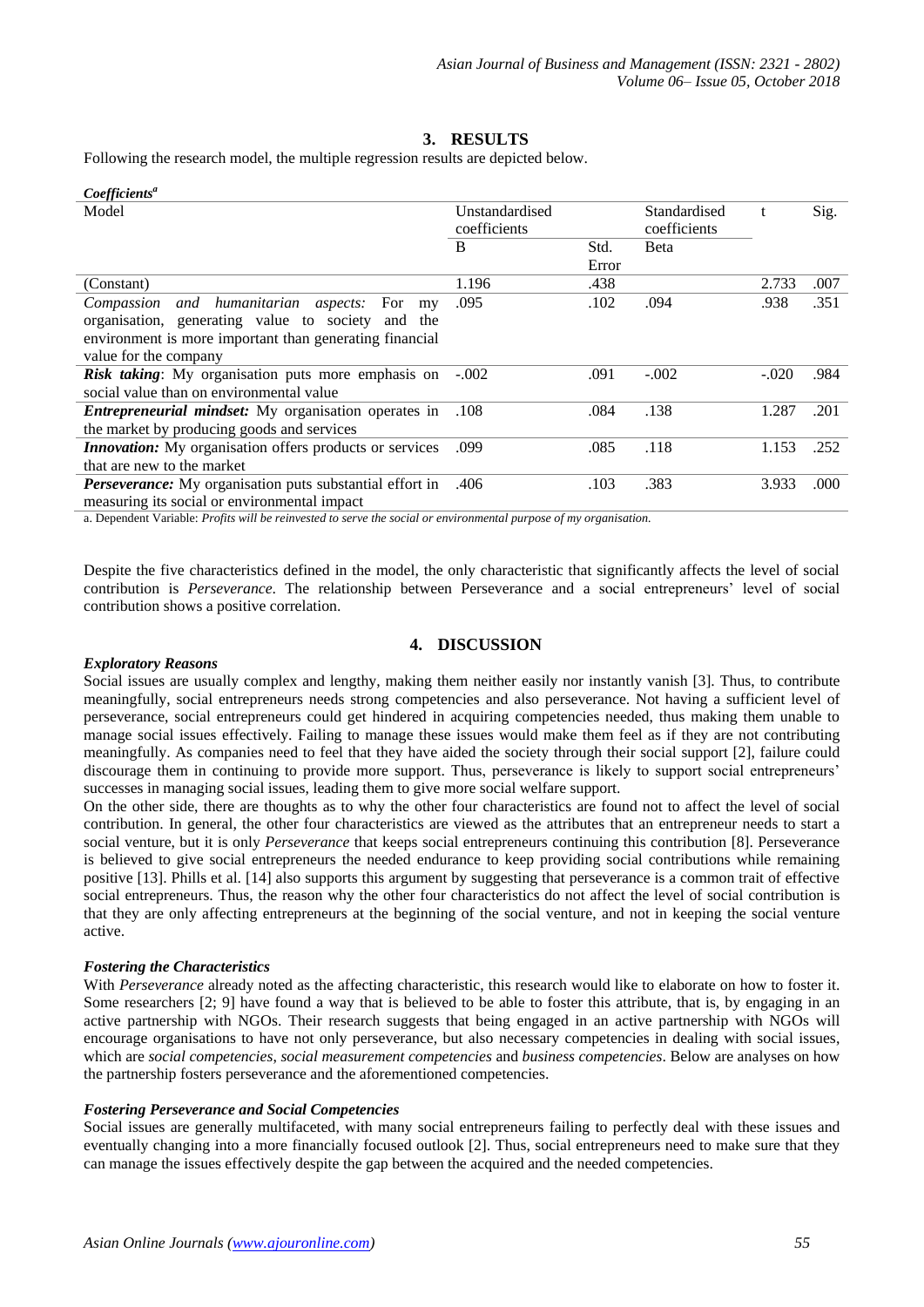Partnership with NGOs will ensure that the gap is filled, as NGOs have the required competencies to manage social issues as a result of their experience. However, the important part is that in order to transfer the competencies to the social entrepreneurs, they have to be engaged actively with the projects. Thus, they must not act only as funding bodies. By being actively engaged, the social entrepreneurs will acquire the competencies needed to eventually manage the issues independently. In fact, not only social entrepreneurs, but NGOs also acquire as well as develop their competencies by being continuously and actively engaged in social projects, as they become connected to the social issues at the grassroots level [6].

#### *Acquiring Competencies in the Social Measurement System*

Other than effectively and efficiently achieving the objectives of social projects, partnerships with NGOs will fill the gap of measurement capabilities. The measurement of NGO partnerships has to consider both financial and social impacts on input, output, and impact level [9]. However, financially focused organisations usually do not have the expertise to measure social and environmental progress, and thus partnering with NGOs becomes necessary [9; 15]. Also, as measuring social impacts is an additional skill, partnering actively with NGOs would enable social entrepreneurs to acquire competencies needed in setting measurement systems.

## *Fostering Business Competencies*

NGOs are organisations with huge business networks, as most of them are interdependent in conducting their activities [16]. By getting in an active partnership with NGOs, social entrepreneurs would be exposed to other organisations during collaborations, and cooperating is one of the significant factors leading to business expertise such as innovation.

## **5. CONCLUSION**

From the *Five Social Entrepreneurial Characteristics* [8], the characteristics of entrepreneurs who give social contributions by reinvesting their profit (hence social entrepreneur), it has been shown that only 1 of them actually affects the level of social contribution. The five characteristics from the previous study are originally generated by inductively analysing qualitative data of senior executives and industry experts, whereas this study tests the characteristics quantitatively using the multiple linear regression method.

The only influential characteristic is *Perseverance*. Analysing this further, the previous study by Ghalwash et al. [8], backed by other studies [13; 14], viewed Perseverance as the only attribute of the Five Characteristics that affects social entrepreneurs' performance. This is due to the fact that the other four characteristics only affect entrepreneurs when starting social ventures. Since the other four only play a role in encouraging entrepreneurs to start social ventures, it is understandable that they do not affect social entrepreneurs' level of contribution, as contribution is only generated after the businesses are established.

## *Recommendations for Future Research*

This study found that *Perseverance* is the only characteristic that affects social entrepreneurs' level of social contribution. However, the data is still based on the respondent's perception, as this study did not use the exact data of their profit reinvestment percentage, but instead incorporated multiple choice surveys from the respondents. Thus, even though extreme answers like 1 or 5 are accurate, the other answers might be affected by the respondents' perspective of the ideal proportion of profit reinvestment.

Furthermore, this study finds *Perseverance* as the only affecting characteristic encouraging social entrepreneurs to acquire the competencies needed in the social sector. We believe that this finding should be tested further in order to ascertain whether the other four characteristics do not really play any role in encouraging social entrepreneurs to acquire further competencies. If it is found otherwise, then there must be another reason that makes perseverance the only characteristic which affects social entrepreneurs' level of social contribution.

#### *Practical Recommendations*

Based on the previous studies, active partnerships with NGOs is believed to lead social entrepreneurs to contribute more to social issues. However, what should be done to initiate the partnership between them? One thing to be noted is that most NGOs are open for partnership, as they do not only push organisations to meet social expectations, but also thrive to broaden the corporate social responsibilities expectations [2].

Thus, an effective starting move is by providing a place for them to frequently meet. The government or social institutions could set up an open forum that would attract both parties. The form itself may vary. It could be a seminar, a workshop, or even a formal training course about managing social issues. The key component is to make sure that the atmosphere is ideal for good communication. By providing a channel for deep conversations, the beginnings of joint initiatives would have opportunity to thrive.